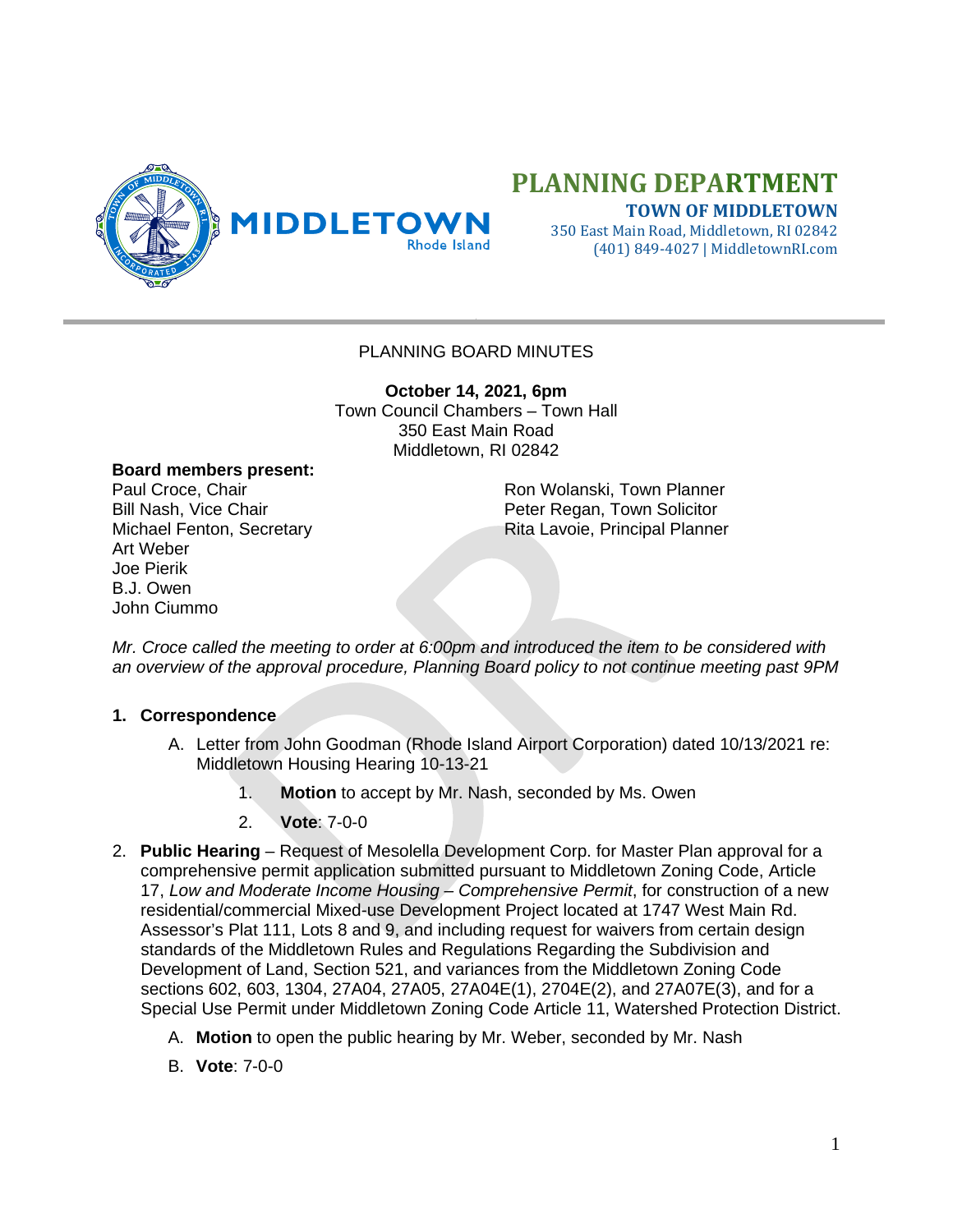- C. Mr. David Martland, attorney for the applicant, described the affordable housing component, mixed-use, existing commercial building, variance requests, eligibility letter from Rhode Island housing
- D. Ms. Victoria Howland, engineer for the applicant, provided her qualifications and was recognized as an expert in her field as an engineer
- E. Ms. Howland reviewed the existing conditions noting a traffic sensitive light industrial district and watershed protection district, existing access drive and utilities, existing sewer easement, wetland complexes, current drainage patterns, total developable area is 10.7 acres out of 15 total acres, location of buildings, nearby development patterns, engineering plans to be further defined at preliminary plan stage, building setbacks, variance per mixed-use setback to abutting residential structure, access drive, traffic study to be conducted at preliminary plan stage, parking calculations, fire apparatus maneuverability, dumpsters, stormwater design, RIDEM permitting for water quality treatment, RIDOT permitting, no significant environmental concerns, provisions for emergency services, safe vehicular and pedestrian access, no significant impacts to the health and safety of future residents
- F. Discussion by the board: adding a secondary egress per roads and utilities committee request, alignment with Marshall Lane under investigation, traffic light discussion, approving at master plan would still allow changes to the proposed site layout after engineering
- G. Mr. Martland explained the TRC recommendation to investigate removal of the storage building upon the expiration of the lease, phasing of the project, stormwater
- H. Mr. Derek Mesolella, applicant, explained that there would be screening of the existing storage building, little traffic on site to the existing storage use
- I. Discussion by the board: concerns about the existing boat storage building not fitting with the overall development plan, access to the existing storage building, utilities currently on site, existing stormwater measures, existing untreated overland stormwater flow, zoning relief requested, development density
- J. Mr. Martland reviewed the low- and moderate-income housing required findings
- K. Mr. Ed Pimentel, urban planner for the applicant, explained the state statute for variance and waiver requests, methodology for analysis of community characteristics and regulatory documents, the reason for the density surpassing that allowed by regulations due to limited land areas in town, proximity to utilities and road, on bus lines
- L. Discussion on variance requests, comprehensive plan, zoning code, required finding that proposed development concerns do not outweigh the need for affordable housing
- M. Mr. Pimentel reviewed the current zoning, surrounded by residential zoning districts
- N. Mr. Weber spoke of zoning intensification to achieve affordable housing
- O. Discussion on the number of units necessary to make the project feasible
- P. Mr. Pimentel submitted a report on affordable housing and was made part of the record as an exhibit, he reviewed the consistency with the comprehensive plan, the need for smaller 1 and 2 bedroom units, 35% of the project will be low or moderate income housing where 25% is required, surrounding residential character, current level of affordable housing, significant need for affordable housing, requested relief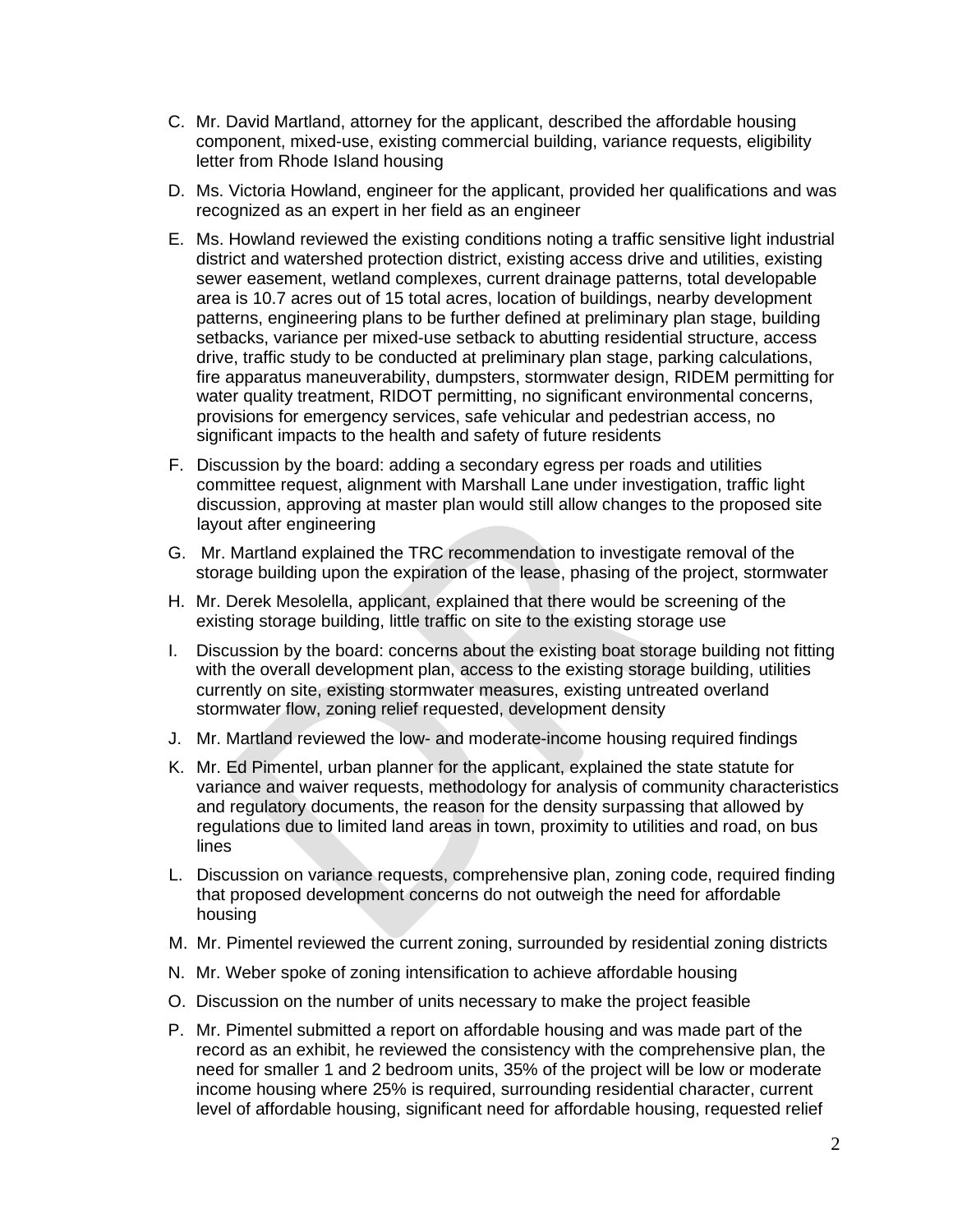consistent with the goals of the comprehensive plan given the need for affordable housing, strategies to achieve affordable housing

- Q. Mr. Pimentel was recognized as an expert for planning and land use after providing his background
- R. Questions by the board on the number of children potential in the 2 and 3 bedroom units, Mr. Pimentel's claim that there will be no impact on schools, request for a greater analysis on impact on schools, plans for the existing storage building, current regulations on what qualifies as affordable housing
- S. Mr. Brett Pelletier, real estate advisor for the applicant, provided his qualifications and reviewed his market study (not provided to the board), which discusses need, demand, supply, and methodology. He spoke of significant need for affordable housing in Middletown, high housing costs, need for rental housing, explained his calculations of need, low income tax credit procedure
- T. Questions by the board: affordable housing plan, who qualifies for affordable housing
- U. Mr. Wolanski clarified the town's affordable housing plan is part of the Middletown Comprehensive Plan
- V. 5 minute recess
- W. Ms. Barbara Sokoloff, planning consultant for the applicant, provided her qualifications on reviewing the financial feasibility for the proposed development. She discussed the letter of eligibility from Rhode Island Housing, the pro forma she compiled
- X. The pro forma was made part of the record
- Y. Ms. Sokoloff described the project as a competitive project for Rhode Island housing tax credits, seeking approval for this year, will reapply in subsequent years if not selected
- Z. Ms. Virginia Branch, architect for the applicant, reviewed her qualifications. She described the proposed architecture with retail commercial use on the ground floor with residential units above on phase 1 units, gable roof, screening of rooftop mechanical equipment, double hung windows, shingle roof, clapboard, building elevators, separate commercial and residential parking areas, buildings fronting each other with parking along boat storage, rear buildings meeting height requirements, number of stories appropriate in a mixed-use development
- AA.Mr. Martland compared the proposal to South County Commons in North Kingston
- BB.Questions by the board: commercial units' typical businesses, concerns about three story structures, average square footage of the retail spaces, how uses are allowed in the mixed-use ordinance and light industrial district
- CC. Discussion on allowable uses in a mixed-use development in a light industrial zone, location and specifications of the affordable units
- DD. Mr. Regan indicated that he needs to discuss the allowable uses with the applicant's attorney.
- EE.Ms. Branch and Mr. Martland indicated that the affordable units are in phase 1 and not physically distinguishable from market rate units. Rhode Island Housing design standards were discussed.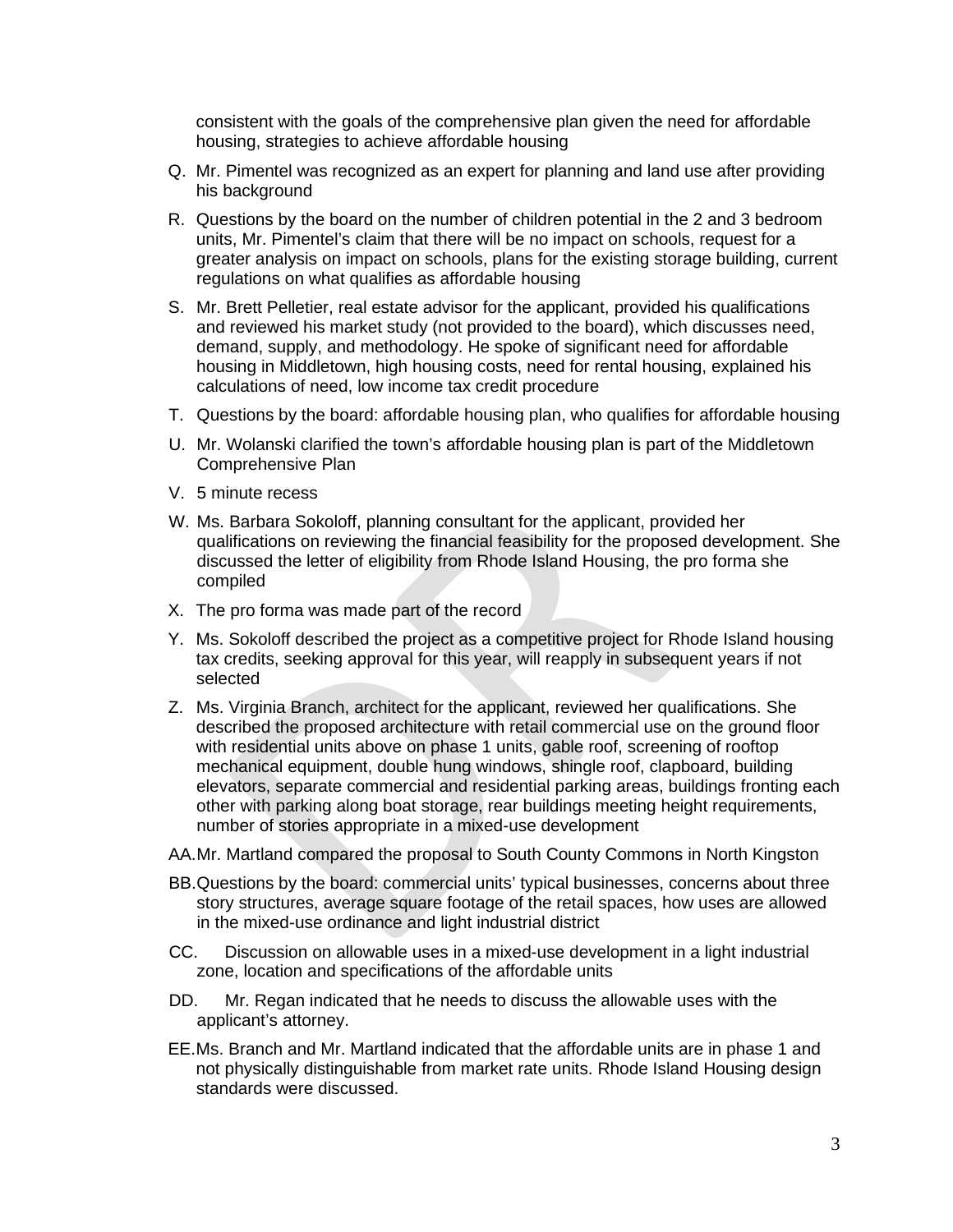- FF.Discussion on distribution of affordable units throughout the site, credit eligibility, workforce housing mixed with market rate in second phase
- GG. A sample of exterior synthetic material was provided to the board
- HH. Architectural plans were added to the record
- II. Mr. Croce asked about the financial analysis including operations. It was clarified that it includes a 20-year operating budget based on long-term rentals
- JJ. Ms. Sokoloff explained the monitoring agent and Rhode Island housing monitoring
- KK.Members of the public were invited to speak
- LL. Mr. Val Ouellette of 6 Thelma Lane asked about total rental units, allowed uses, lighting, traffic on West Main Rd, selection of candidates for rental
- MM. Mr. Martland and Ms. Howland explained uses governed by Mixed-use ordinance, RI DOT permit required for project, light photometric plan showing no lighting projecting beyond the property line, dark sky compliant lighting
- NN. Ms. Sokoloff explained a marketing plan to advertise the development would be created
- OO. Mr. Spence Harber of Bailey Brook Court asked about similar projects with similar density
- PP.Ms. Sokoloff and Mr. Mesolella spoke of similar projects throughout the state, provided a list of similar projects from the Rhode Island Housing tax credit applications
- QQ. Mr. Ray Alexander of 6 Coggeshall Circle asked about the Oxbow Farms housing affordability and the restriction on the current project, solar farm plans, wetlands
- RR. Discussion by the board that engineering will come at preliminary plan stage, oxbow farms mortgage
- SS.Mr. Martland explained that the current zoning allows 40 foot tall structures
- TT. Mr. Croce asked about circumstances where phase 2 would not be built
- UU. Mr. Mesolella indicated he wants to pursue building phase 2
- VV.Mr. Matt Alexander of 81 Amesbury Circle asked about drainage, solar farm application, and people who will benefit from the affordable housing
- WW. Ms. Howland explained that the solar project is not part of the application and is on a separate lot but per Rhode Island state permitting the runoff must be reduced
- XX.Mr. David Dill of 141 Busher Drive spoke of traffic concerns on West Main Rd, contaminated soils, layout, curb cuts, play space for children, sewer easement status, boat storage inconsistent, not allowing retail on first floor
- YY.Mr. Nash suggested consideration of a recreational space in the development
- ZZ.Discussion on continuing the matter to a future date for future public comment and work with the solicitor on if affordable housing procedure applies to the commercial aspects of the project, the board asked if additional members of the public still wished to speak, ending the meeting at 9PM
- AAA. Mr. Vincent Mesolella requested that the board take a vote